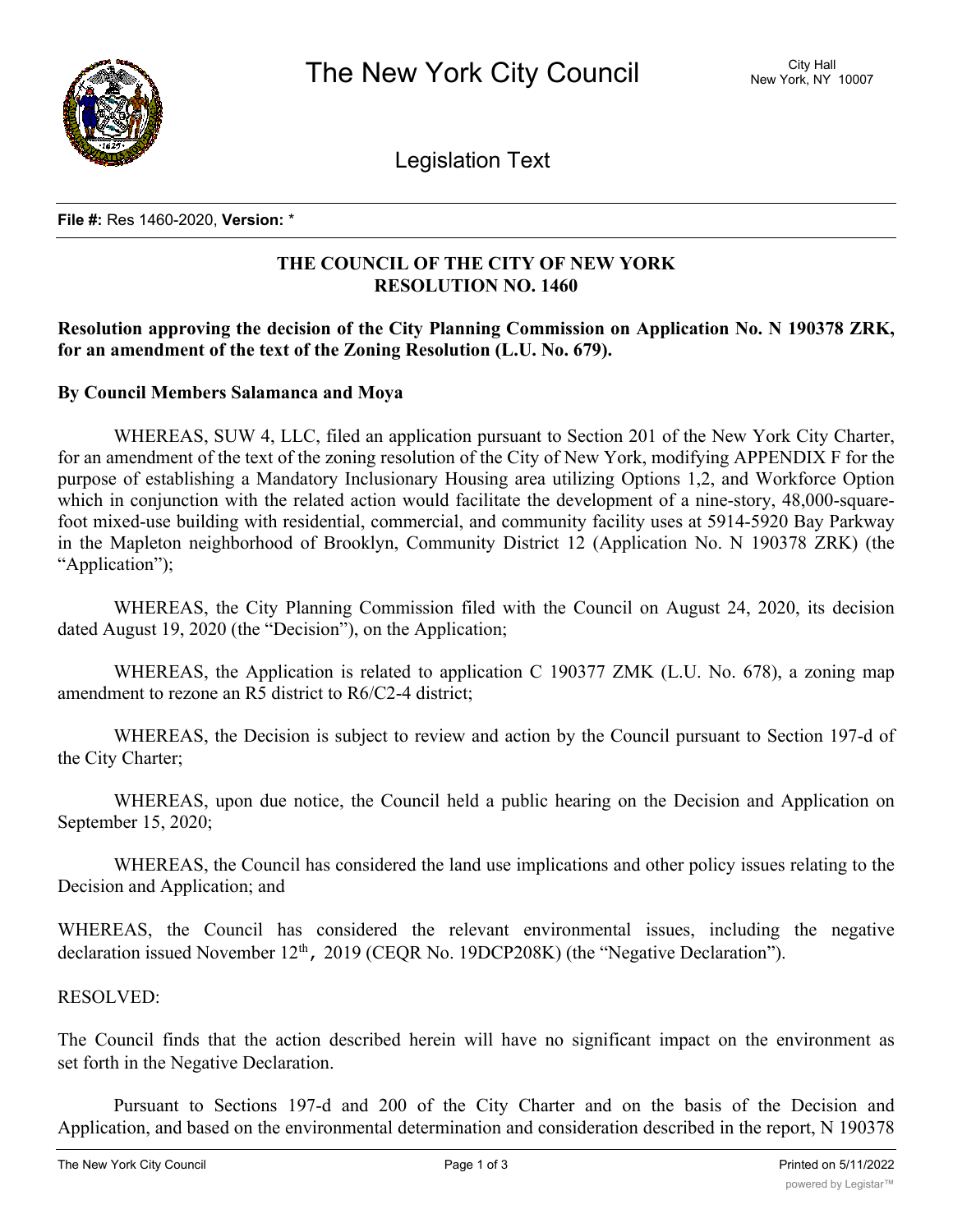#### **File #:** Res 1460-2020, **Version:** \*

ZRK, incorporated by reference herein, and the record before the Council, the Council approves the Decision of the City Planning Commission. Matter underlined is new, to be added; Matter struck out is to be deleted:

**\* \* \***

**\* \* \***

**\* \* \***

Matter within  $# #$  is defined in Section 12-10;

\* \* \* indicates where unchanged text appears in the Zoning Resolution

# \* \* \* **APPENDIX F Inclusionary Housing Designated Areas and Mandatory Inclusionary Housing Areas**

#### **BROOKLYN**



Map 2- [date of adoption]



Portion of Community District 12, Brooklyn